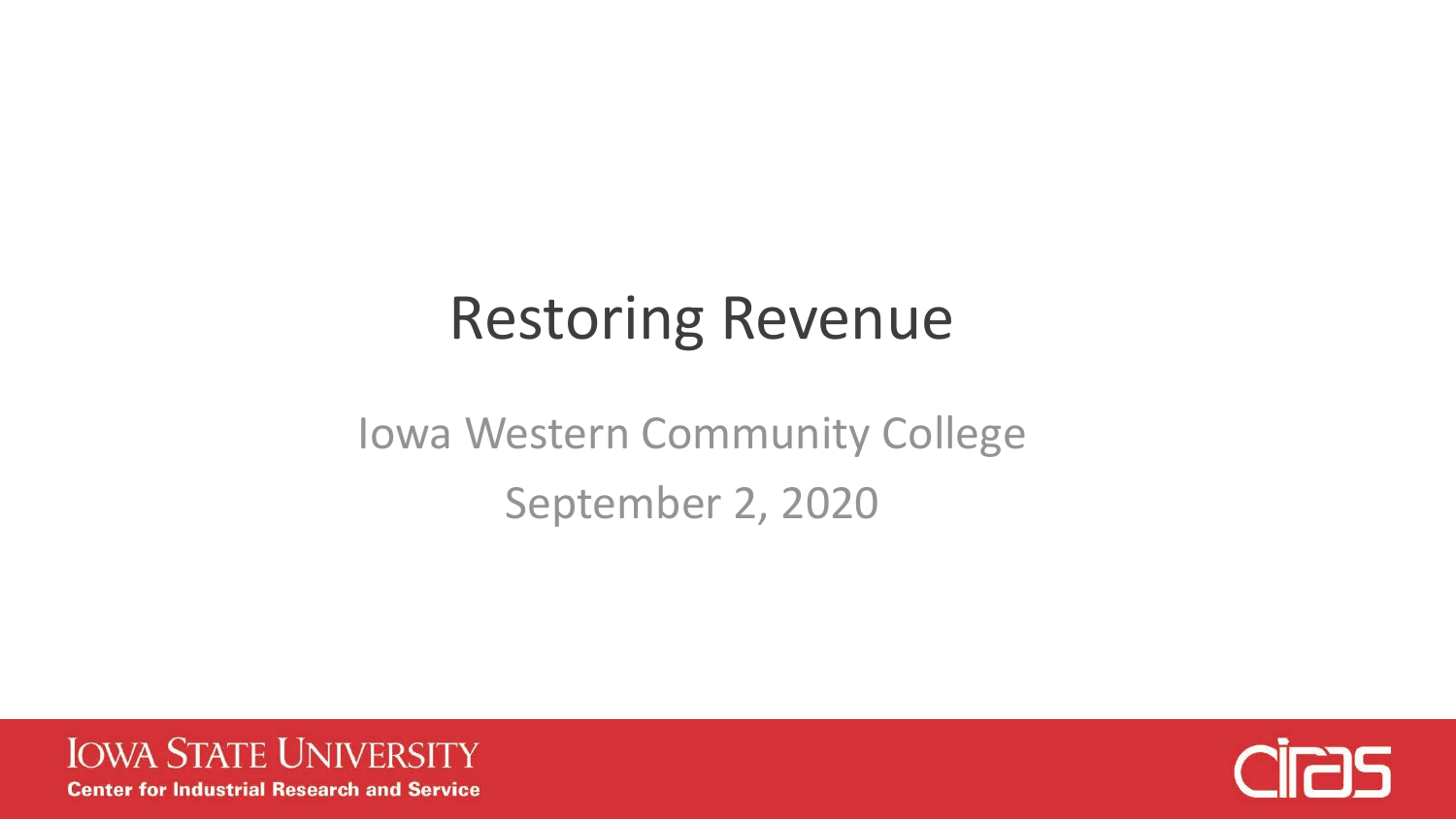# Restoring Revenue - Outline

- CIRAS
- Economic Outlook
- Strategies & Tactics for Restoring Revenue
- Questions to Consider
- Q&A and Next Steps



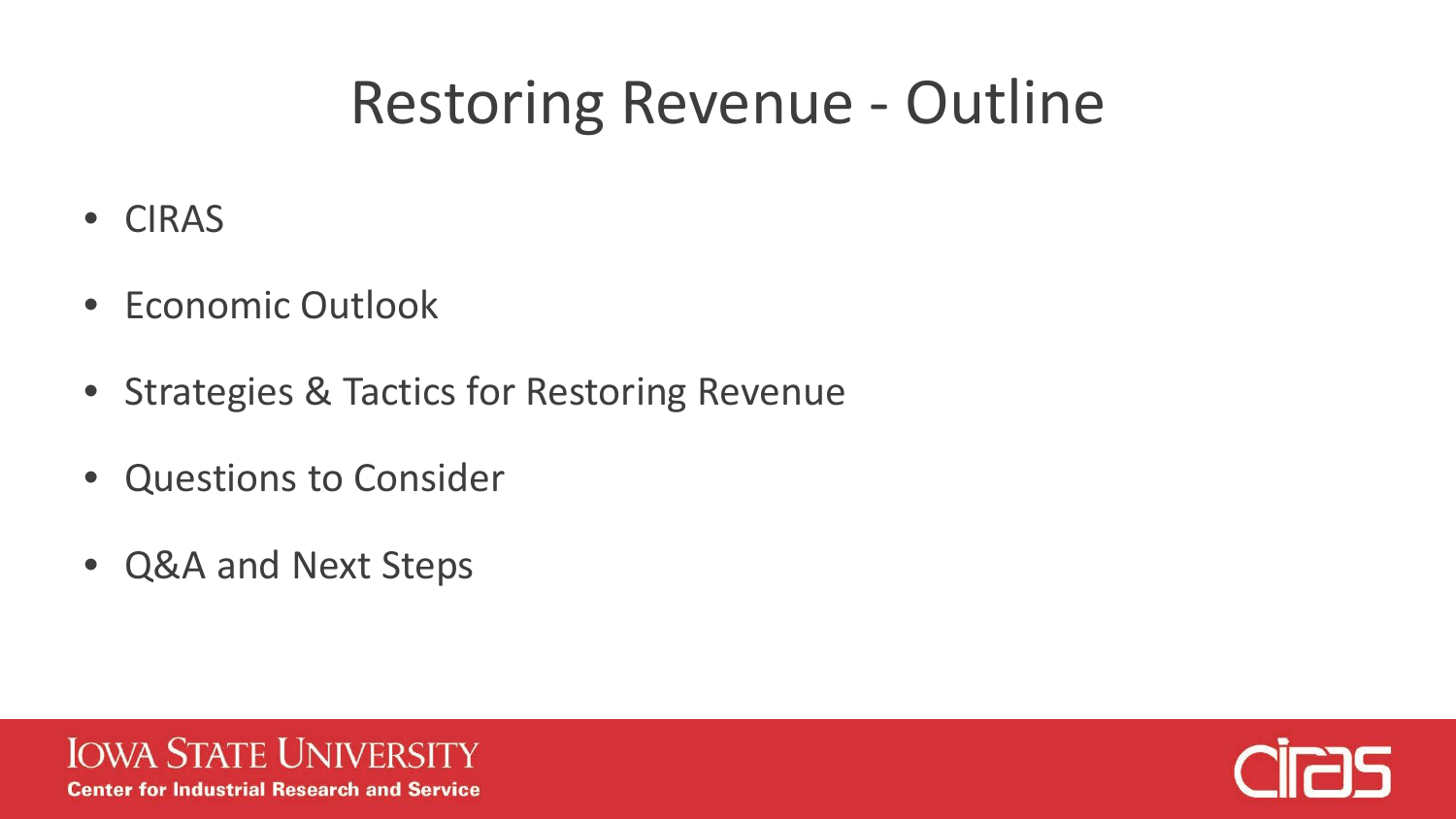### Engage. Educate. Embed.

### **CIRAS Mission:**

Enhance the performance of industry through applied research, education, and technical assistance.



**GROWTH B2B Networking Exporting Government Contracting Marketing Strategy** 



### **LEADERSHIP**

**Culture** 

**Innovation** 

**Management Systems** 

**Strategy** 



**PRODUCTIVITY** 

Lean

**Operational Excellence** 

**Operations Management** 

**Quality** 



### **TECHNOLOGY**

**Digital Manufacturing** 

**Emerging Technologies** 

**Engineering** 

**Testing** 



**WORKFORCE Economic Development Hire a Student**  $K-12$ **Workforce Strategies** 

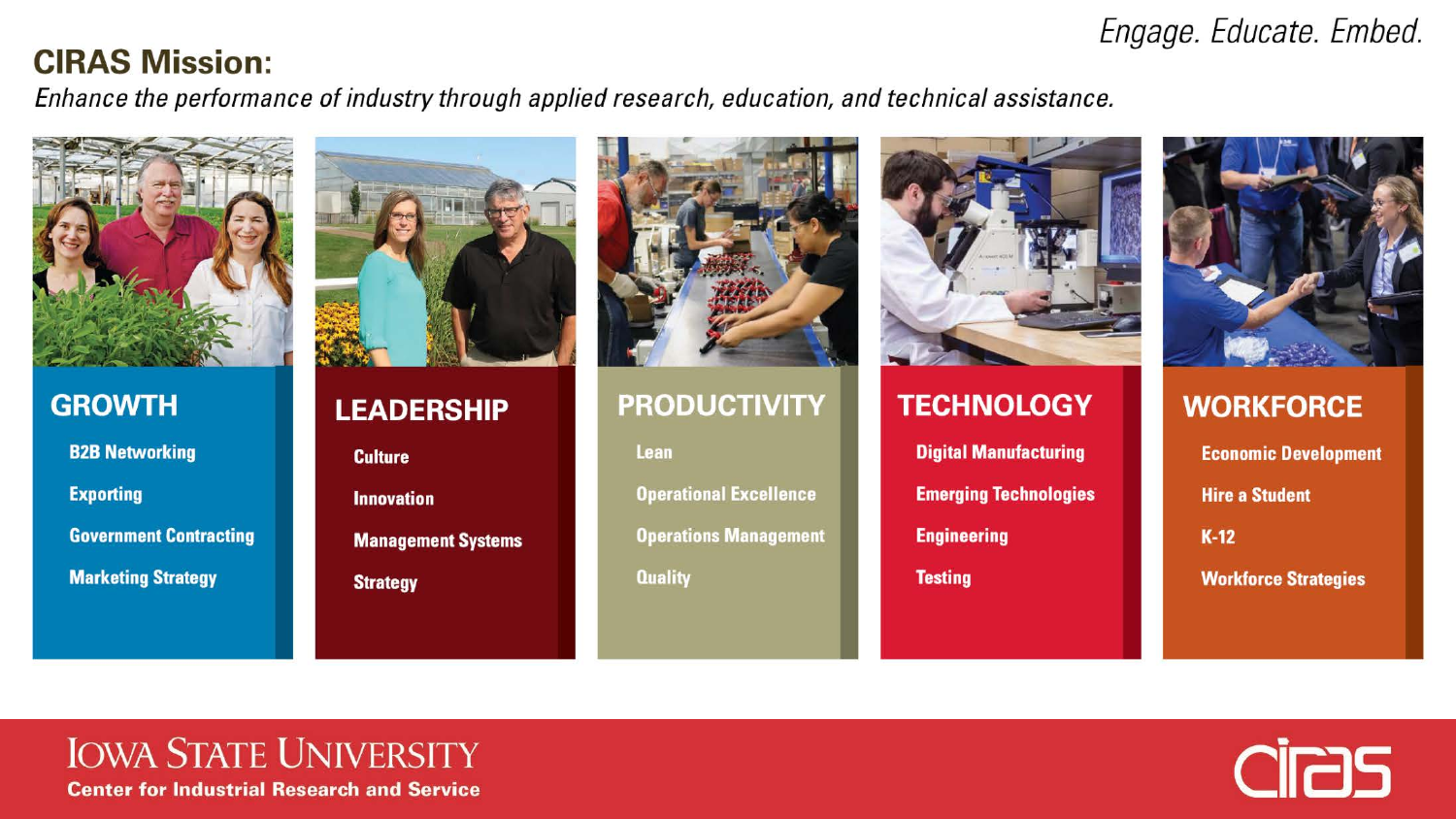## Economic Outlook - Impact on Revenue

#### **Global Real GDP Growth Baseline Forecast**



#### **WORLD PRE-C19 FORECASTS SCENARIO FORECAST I**

Industry Level Retail Sales 2019-2020, % growth, 2019 constant prices, fixed year exchange rate (1)





Source: Euromonitor International Macro Model

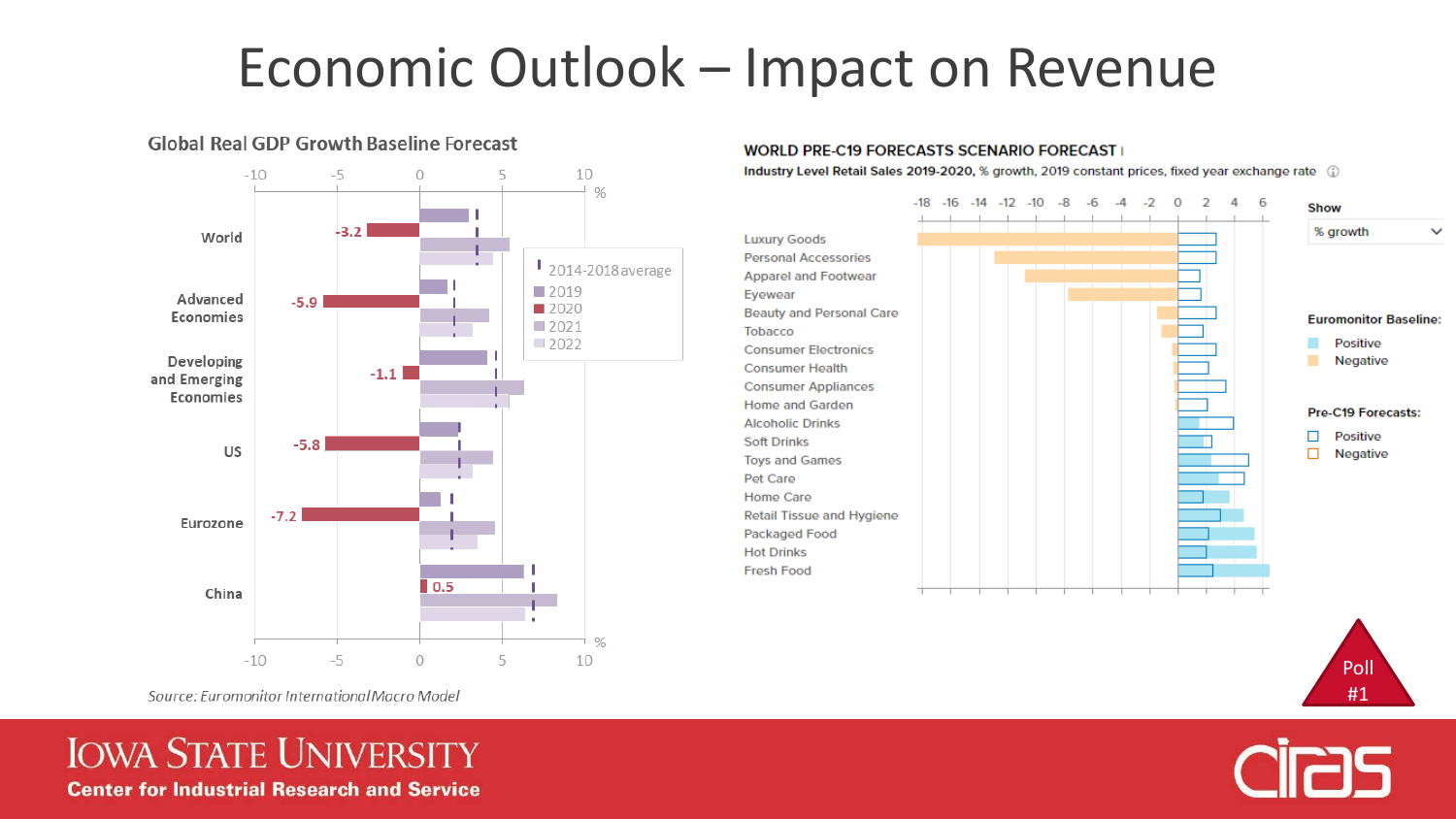## Restoring Revenue - Strategy



### **Ansoff Matrix**

### **1. Market Penetration:**

- Lowest investment cost
- Opportunities created by customers with disrupted supply chains
- Best focus when need is urgent

### **2. New Markets:**

- Identify new, and significantly currently underserved markets that need existing products
- Identify customer needs and candidates
- Requires a longer time horizon
- **3. New Products:**
	- Develop new products for existing markets
	- New COVID opportunities
- **4. Diversification:**
	- Developing new products and new markets
	- Most challenging and longest timeline

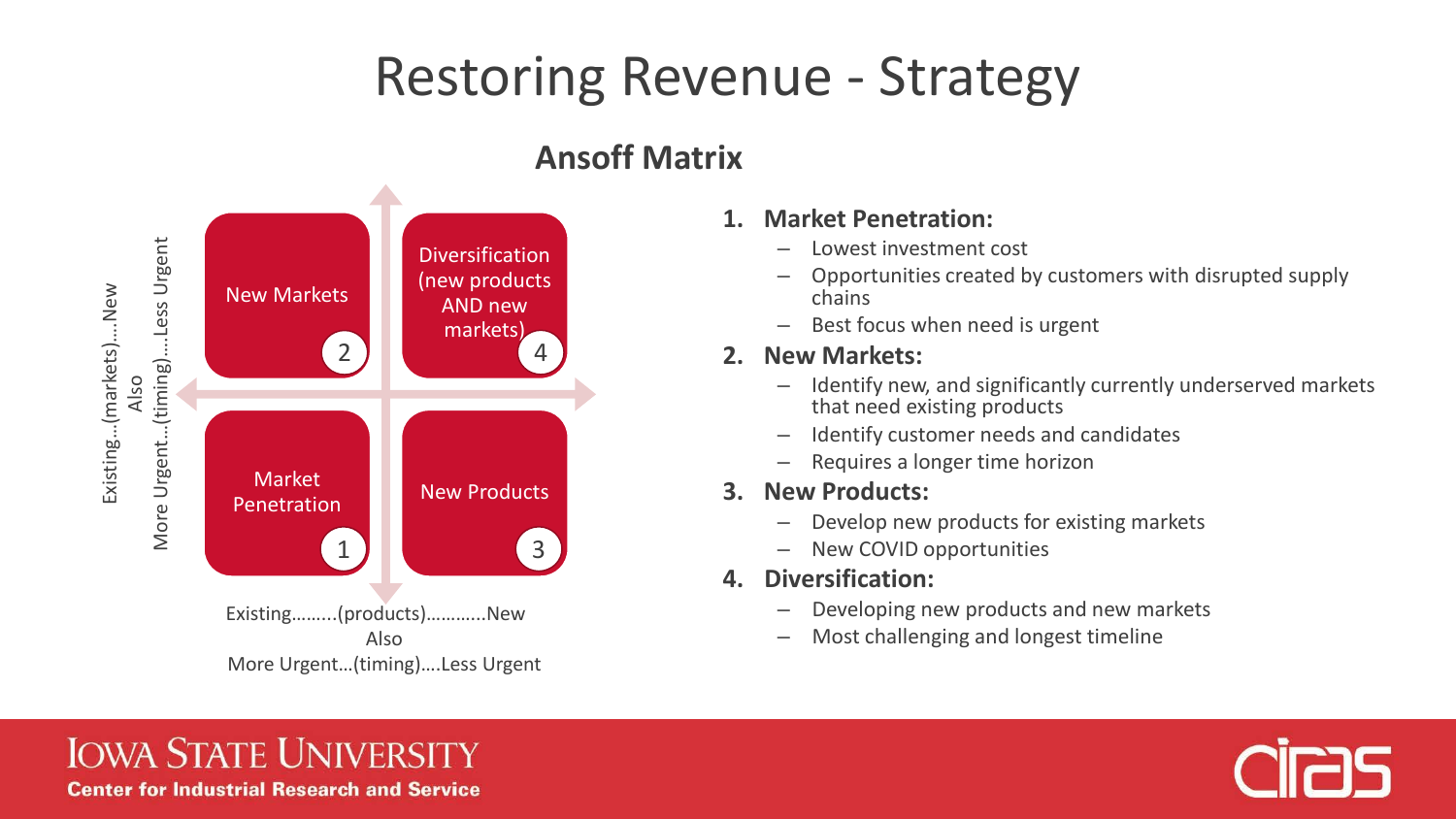## Restoring Revenue – Supporting Tactics



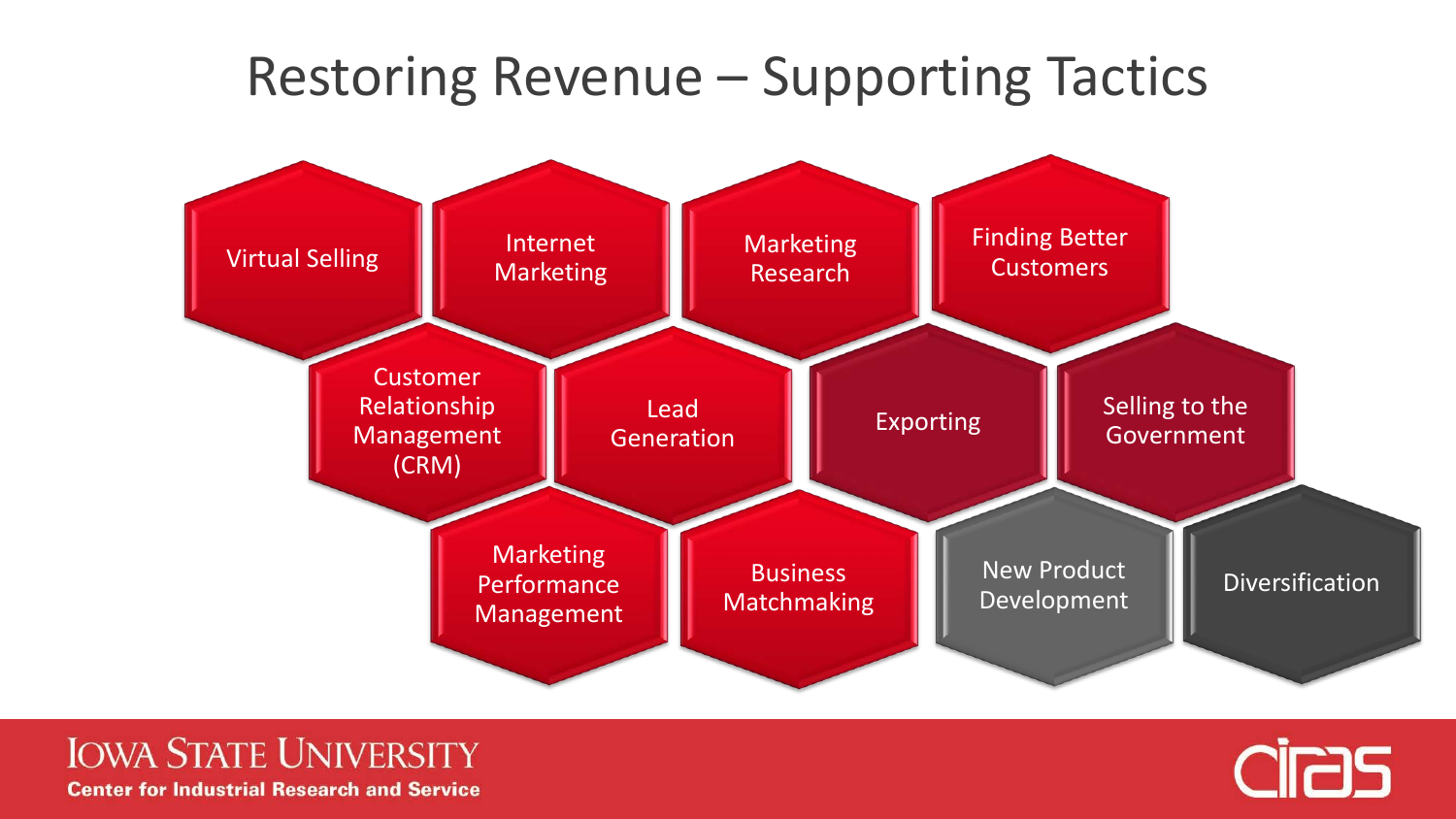# Highlight Event:

### Finding Better **Customers**

### **About this Webinar:**

- All companies seek new and better customers
- How do you find them on a limited budget?
- CIRAS will show small and medium-sized Iowa businesses how they can:
	- Focus on the best accounts
	- Profile accounts to create meaningful segments
	- Use free, publically available sources to find new customers
- Free recorded webinar that was held Thursday, July 9th
- **[Register](https://www.eventbrite.com/e/finding-better-customers-registration-107840341364) to watch**

**Four Step High level Process:**

- 1. Apply the **"80 / 20" analysis** to gain focus on most impactful customers
- **2. Use ReferenceUSA to get additional information about current customers** in support of developing target segments
- 3. Analyze current customers to find patterns for **developing target segments**
- **4. Use ReferenceUSA to find new customers** that fit the profile of your target segments



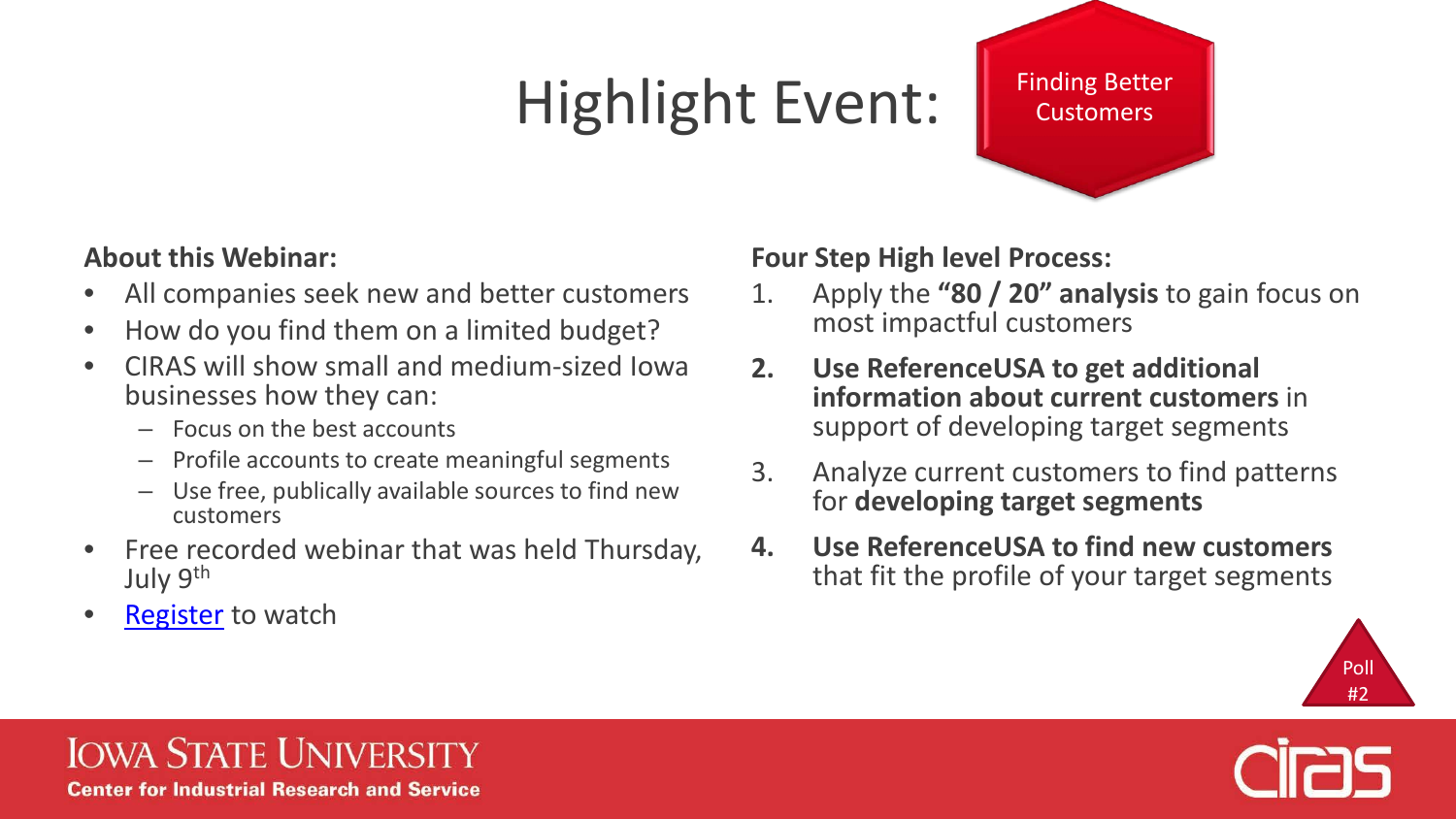## Event Excerpt: | Finding Better

 $66$ 

 $\Box$ 

### *referenceUSA*®



**What is it?** ReferenceUSA is database of business and residential information available through select libraries in Iowa

#### **How can you get it?**

- Locate subscribing library (see below)
- 2. Obtain a library card \*
- 3. Understand & explore ReferenceUSA

#### Known library subscribers:

- Ames Public Library
- Cedar Rapids Public Library
- Davenport Public Library
- Des Moines Public Library
- Dubuque Carnegie Stout Public Library
- Sioux City Public Library
- West Des Moines Public Library

To see if another Iowa library subscribes, contact: TJ Pridell, Executive Sales Consultant of Infogroup® Office: 402.836.1205 Cell: 402.651.8348 Email: [Thomas.Pridell@infogroup.com](mailto:Thomas.Pridell@infogroup.com)

Note: \* People who reside outside the county of the subscribing library can often quality for a library card via the state of Iowa Open Access Program

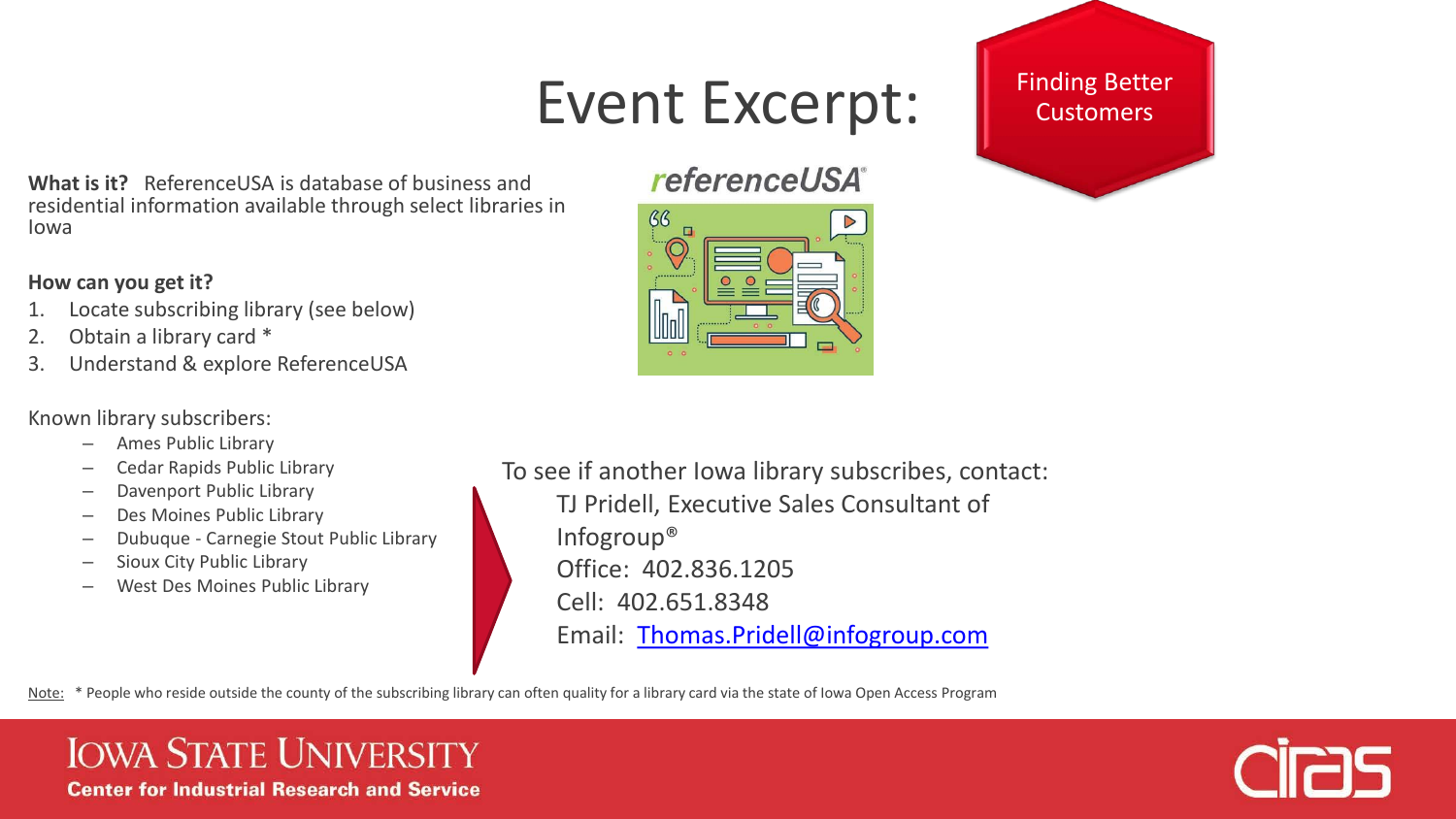## **Diagnostics**

Using the Business Cycle to Identify Growth Opportunities





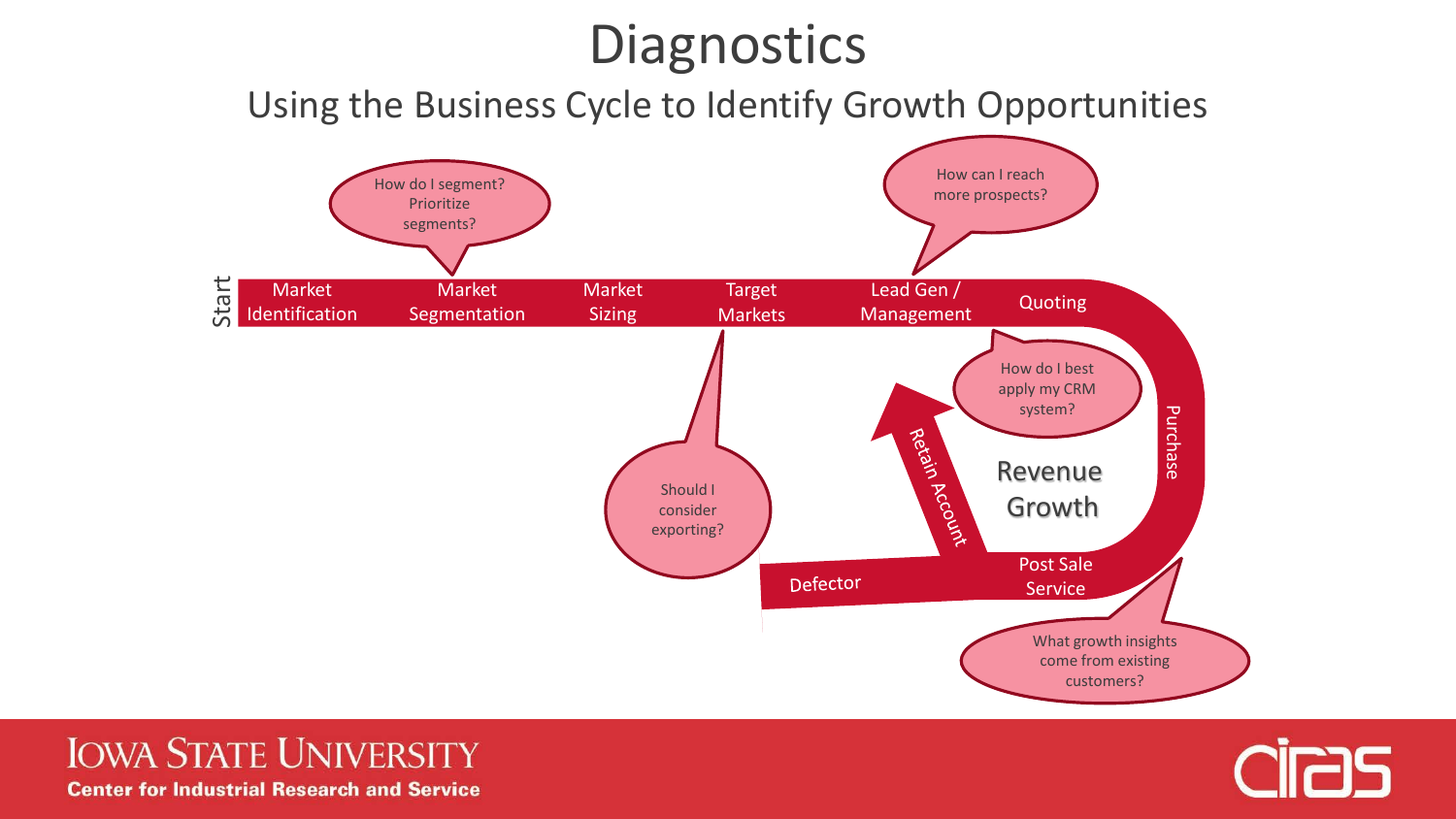# Questions to consider

- Have you considered growth initiatives that fit into each of the four quadrants of the Ansoff Matrix (products, markets)?
	- Which quadrant is responsible for most of your growth over the last 3 years?
	- Next three years?
- Which restoring revenue tactic is of most interest to you? What might you do to pursue that?
- Which point in the business cycle represents the greatest opportunity for improvement?
	- How might others in your company answer this question?
	- What options are you considering to pursue that opportunity?





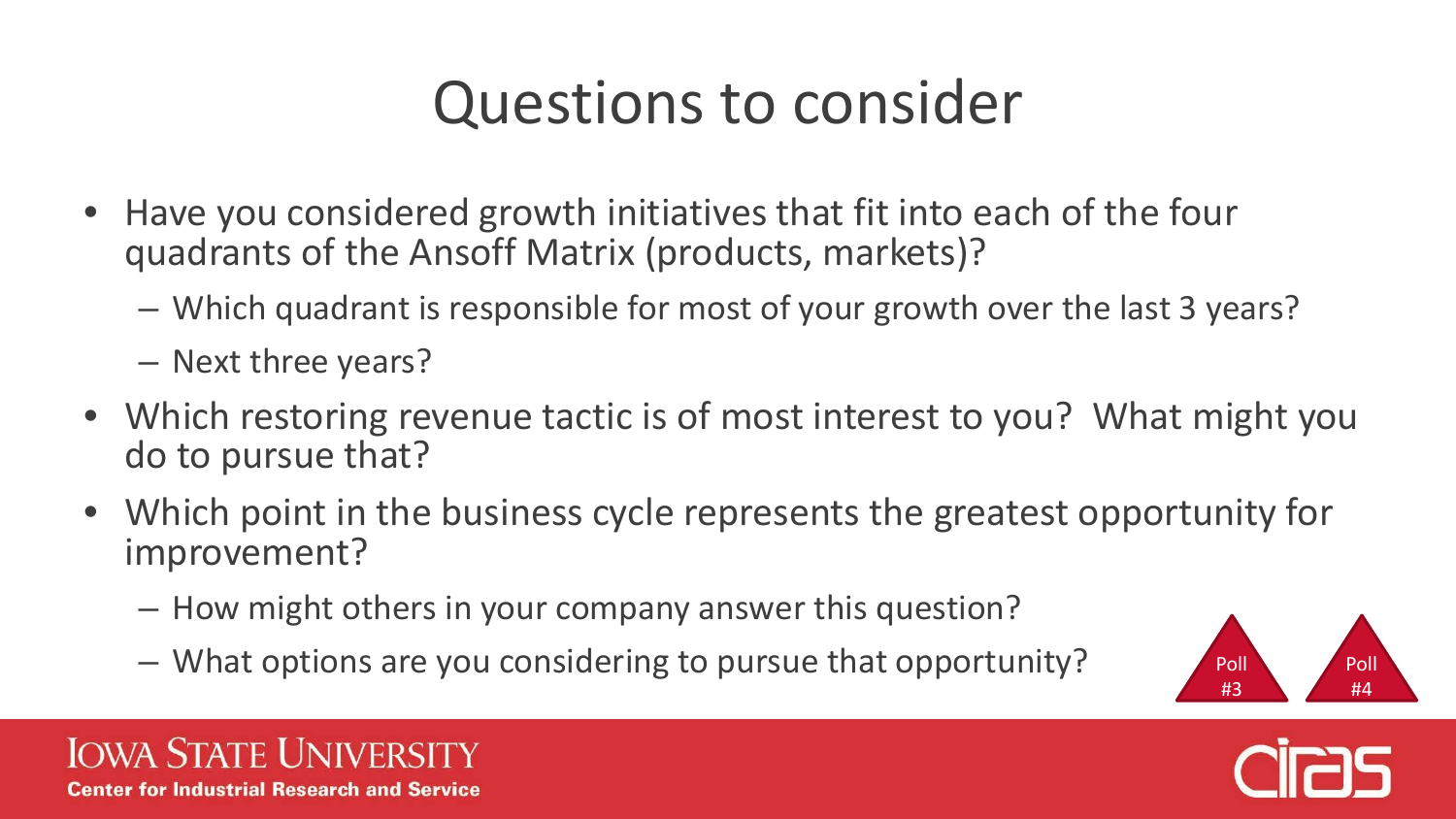## Q&A and Next Steps

- Q&A
- Next Steps Southwestern Iowa Account Manager Paul Dunnwald
- Resources:
	- [CIRAS COVID Site](https://www.ciras.iastate.edu/covid-19/)
	- [CIRAS Events](https://www.ciras.iastate.edu/events-workshops/)